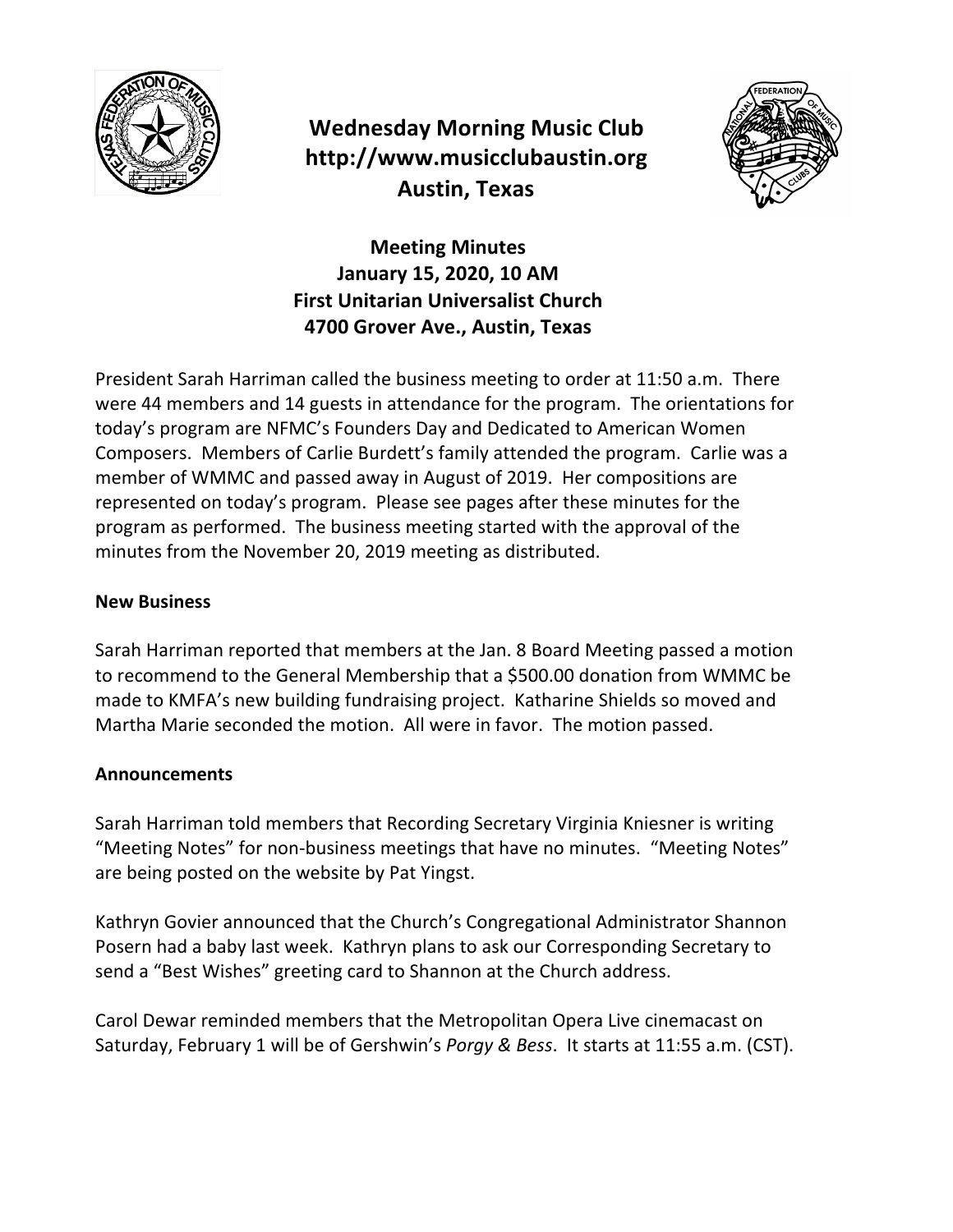Guests were introduced. Membership Committee Chair Greta Gutman announced that she had membership applications for interested guests.

Carlie Burdett's daughter Dorie Pickle announced that many of her mother's compositions were never recorded. Dorie plans to have all of her mother's compositions professionally recorded. If you know Carlie's music, and would be interested in helping with this project, please call Dorie at 512-796-5405.

House Committee Co-Chair Elise Ragland announced that if you want to rehearse at Westlake Hills Presbyterian Church the morning before the next program on Wednesday, Feb. 5, please call Elise, so that she can notify Westlake Hills Presbyterian Church in advance.

Today's music program as performed is below. The business meeting adjourned at 11:57 a.m.

Submitted by Virginia Kniesner, Recording Secretary

### **\*Founders Day, NFMC \*Dedicated to American Women Composers January 15, 2020**

Program and Collect Leader: Deborah Cavin

Together We Sing: **Beautiful Dreamer** Katharine Shields, leader Melanie Richards, piano

#### **Program**

Dear Music: KMFA's New Building Project

Presentation by David Hammond, Director of Development, KMFA